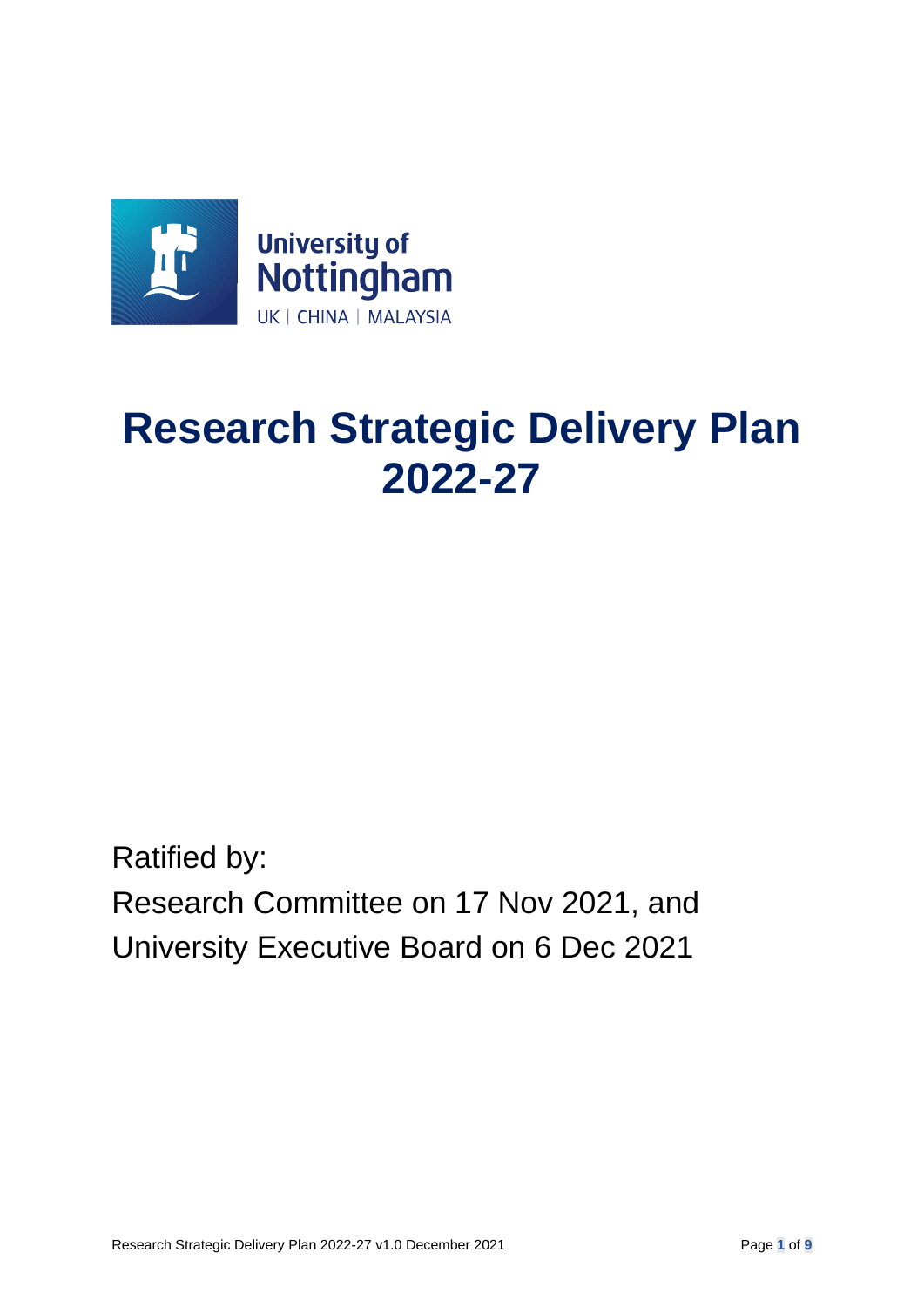## **Contents**

| 1 <sub>1</sub> |     |  |
|----------------|-----|--|
| 2.             |     |  |
| 3.             |     |  |
| 4.             |     |  |
| 5.             |     |  |
|                | 5.1 |  |
|                | 5.2 |  |
|                | 5.3 |  |
|                | 5.4 |  |
|                |     |  |
|                |     |  |
|                |     |  |
|                |     |  |
| 6.             |     |  |
| 7.             |     |  |
| 8.             |     |  |
| 9.             |     |  |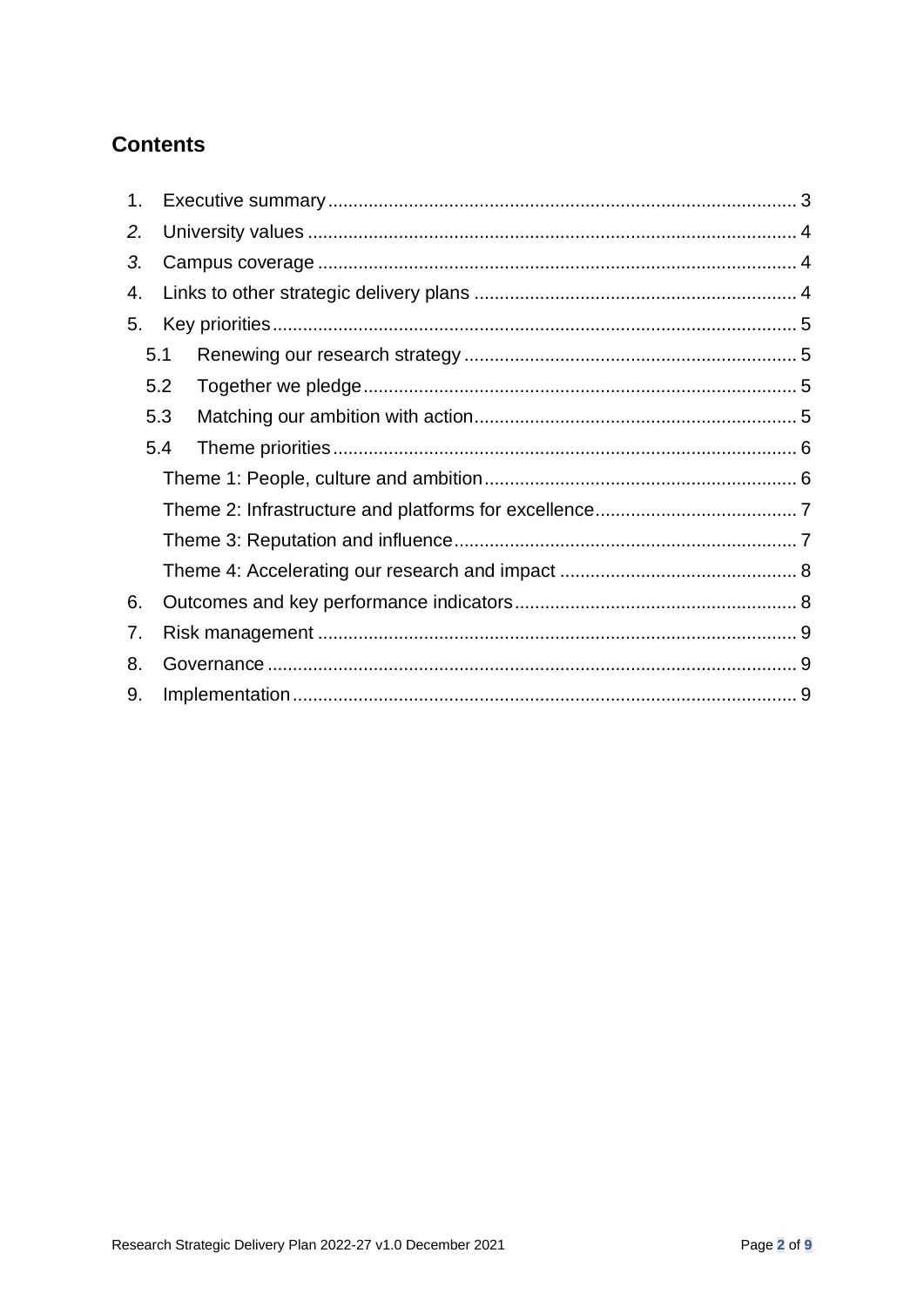#### <span id="page-2-0"></span>1. Executive summary

The University of Nottingham's vision is "*To be a university without borders, where we embrace the opportunities presented by a changing world, and where ambitious people and a creative culture will enable us to change the world for the better*."

Our university is a research-intensive global university whose core mission is to promote discovery, enterprise, and the advancement of the human condition. We are committed to a broad and diverse research environment that fosters both mature and emergent disciplinary and inter-disciplinary research. We enhance our research ambitions with a deep commitment to research-led educational provision, open research and knowledge exchange, which underpins the vitality of our university. Research connects the *[seven strategic goals](https://www.nottingham.ac.uk/strategy/goals.aspx)* set out in the university strategy and is essential to the delivery of each.

This Research Strategic Delivery Plan (SDP) is based on extensive university-wide consultation, and dialogue with our key external partners. The consultation has identified priorities for action. Taken together with an appraisal of the external research environment, the consultation outcomes identified four priorities for our Research SDP (described in more detail in Section *5, Key priorities)*:

- **People, culture and ambition** (*to develop a research environment and culture that is inclusive, supportive, and enables high quality and high performing research*)
- **Infrastructure and platforms for excellence** (*to support and drive research of the highest quality and ambition*)
- **Reputation and influence** (*to develop our external relationships and build our reputation for nationally and internationally significant research*)
- **Accelerating our research and impact** *(creating and supporting the pipeline of research ideas required to ensure delivery of high-quality discoveries that will positively transform lives and societies)*

Our ambitions for this research strategy require us to accelerate our efforts to deliver the four priorities as outlined to ensure we address major opportunities and deliver the step-change needed. We are committed to providing the necessary strategic focus and energy to accomplish this.

The aim of our research strategy is to empower everyone in our research community (academics, technicians, professional services and postgraduate researchers) to deliver work they are proud of, whether that is fundamental discovery or transformative innovations that change lives. To accomplish this requires excellent people supported by an outstanding environment of ideas, internationally competitive facilities, infrastructure and support systems, in a culture of ambition and reward. Supporting this work requires us to win significant external funding, which in turn requires us to maximise our reputation to deliver internationally recognised research to drive the partnerships which underpin large awards and initiatives.

The Research SDP is operationalised via an action plan covering the academic years 2022/23-2026/27.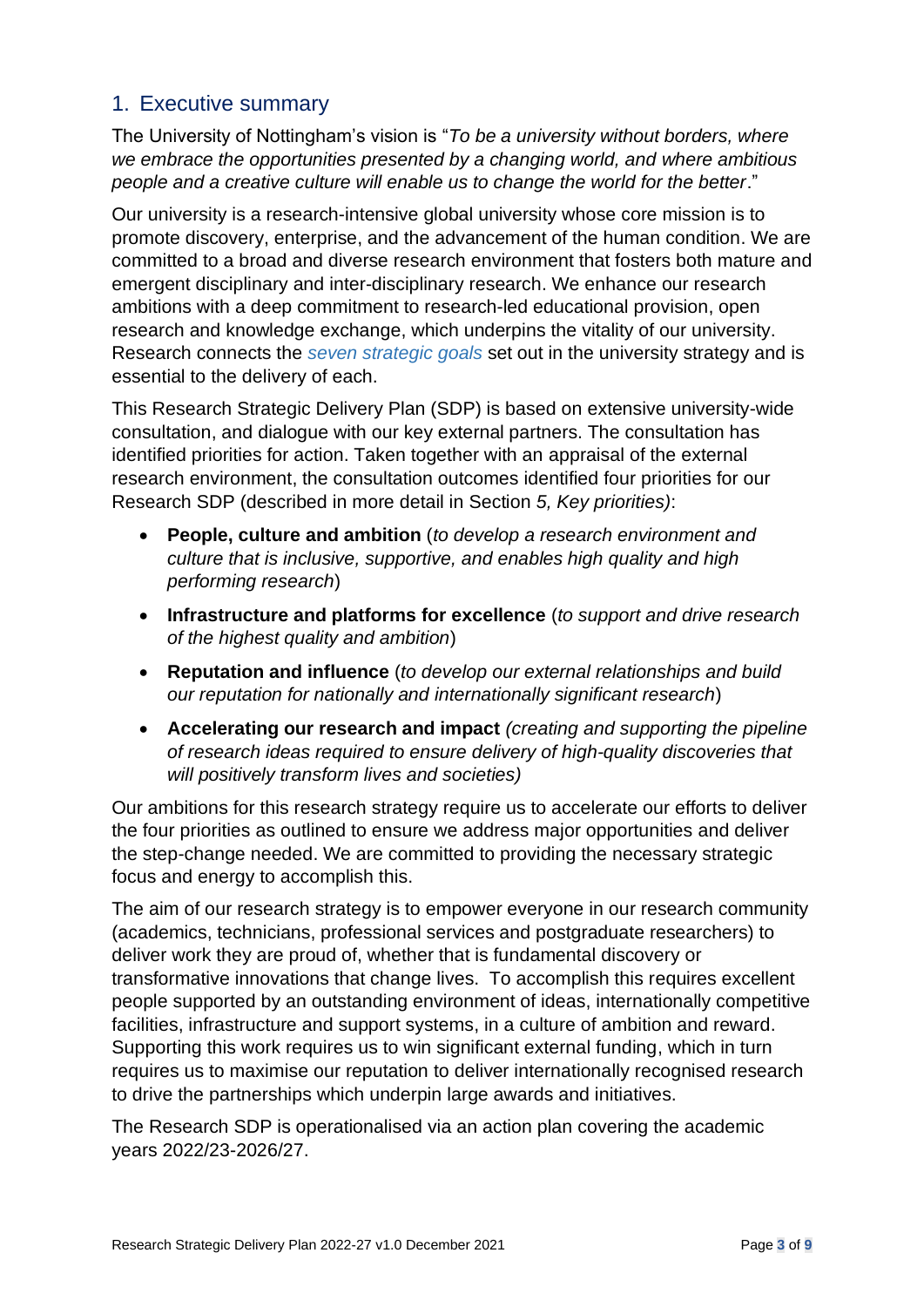## <span id="page-3-0"></span>*2.* University values

Our Research SDP aligns with the values of the university: inclusivity, ambition, openness, fairness and respect. This SDP aims to amplify these values across our research community to realise our collective ambition and excitement for research, as together we improve our ways of working. Through the four priorities described, we will enable staff and students to deliver research, drawing on the best available facilities, supporting them to share findings with as wide an audience as possible, and to enhance profile, recognition and reputation. Our researchers will be unimpeded by internal organisational barriers and supported to maximise the potential of their research.

This SDP aligns initiatives in the context of the external funding environment, our capabilities to deliver, and recognises that opportunities evolve over time. Decisions to prioritise activity or initiatives to secure external funding will be treated openly and fairly, consistent with our university values.

#### <span id="page-3-1"></span>*3.* Campus coverage

The Research SDP sets out priorities for the whole university (i.e., Category 1 of the tri-campus operating model**:** Global activities that are led and managed by the university, across the university). However, by their nature, research activities must be designed to suit the conditions in which they will be undertaken. Activities will, therefore, be dependent on the campus where those activities are deployed. Activities must also be responsive to the opportunities that arise, with an appropriate level of management and coordination.

UNUK, UNM and UNNC will develop approaches to research in keeping with the national priorities and funding opportunities in each country. The Research Strategic Delivery Plan Steering Groups will work together across campuses to support the development of local approaches, aligned to the overall research strategy. The Research SDP will ensure that we capitalise on our unique global footprint wherever appropriate.

#### <span id="page-3-2"></span>4. Links to other strategic delivery plans

We are a research-intensive global university. Our campuses in the UK, China and Malaysia share a common mission to deliver solutions that transform lives. Research embeds collaboration and a global mind-set and is essential to achieving sustainable development goals and solving complex challenges. Research is linked to every aspect of our university's work and is dependent on the operation and effectiveness of our wider structures. Research-focussed initiatives will be complemented by, and link to, work taking place under all the other university SDPs with especially strong co-dependencies on the successful delivery of the Education and Student Experience (ESE), Knowledge Exchange (KE), People, Equality Diversity and Inclusion (EDI), Civic, and Digital SDPs.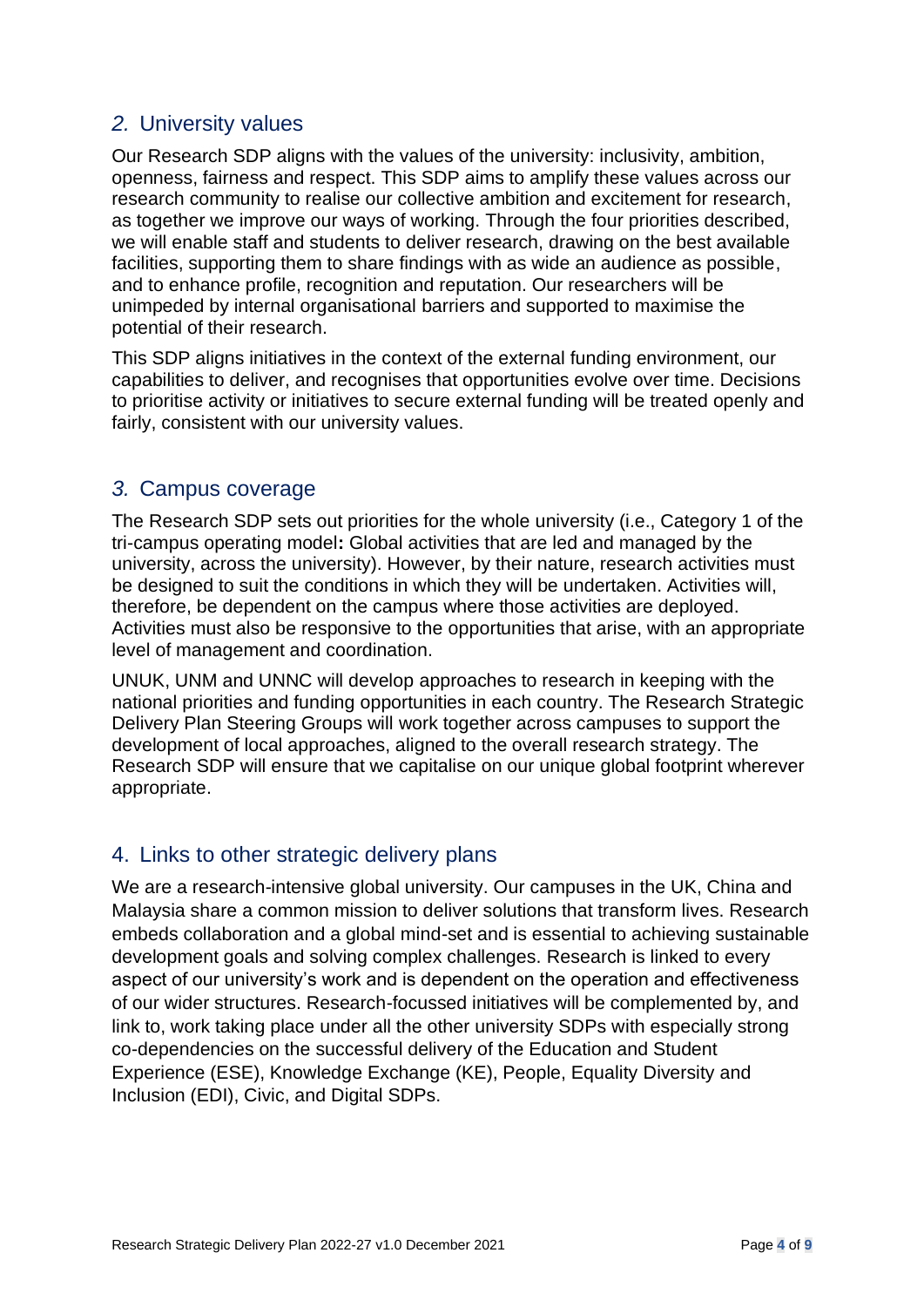## <span id="page-4-0"></span>5. Key priorities

#### <span id="page-4-1"></span>5.1 Renewing our research strategy

Our renewed research strategy 2022-2027 will strengthen our commitment to delivering research of the highest quality, prepare us for the unexpected in a shifting geopolitical landscape and bolster our position within a context of rapidly changing national and international policy and funding priorities. It will strengthen our research ecosystem and infrastructure, and ensure a pipeline of exceptional researchers and research, whilst increasing the external research funding essential to support our research ambitions. It will align to the Knowledge Exchange SDP, build on existing areas of exceptional research strength and depth, as well as key strengths such as working with industry and developing spin-out companies. It will also address our need to further build our discovery research and the volume of research recognised to be of exceptional quality and impact.

#### <span id="page-4-2"></span>5.2 Together we pledge

As a community, we are committed to building an inclusive, supportive, and truly transdisciplinary research culture, by developing high-performing and diverse teams of academics, technicians, professional services, and postgraduate researchers, at all career levels and at all our campuses. This is at the heart of this strategy.

Together, we will empower researchers at all career stages and disciplines to experiment and innovate without fear of failure, to undertake high quality research and to reach their full potential, enabling challenge-led, adventurous and fundamental discovery as well as exceptional, transformative innovations that change lives. We will reward team research fairly and will recognise the contribution of all in delivering high-quality outcomes.

By working together, we will fulfil our pledge.

#### <span id="page-4-3"></span>5.3 Matching our ambition with action

We will direct some of our strategic efforts to key areas where our capacity aligns with external opportunity. This work will need to exploit and develop very strong links with key stakeholders (e.g., industry, public bodies) as such opportunities will require us to develop and deliver highly collaborative and multi-disciplinary research programmes.

Internal barriers can impede this collaborative and inter-disciplinary effort, and we are committed to removing such barriers through high level interventions that can act quickly and identify appropriate action in support of effective local research leadership.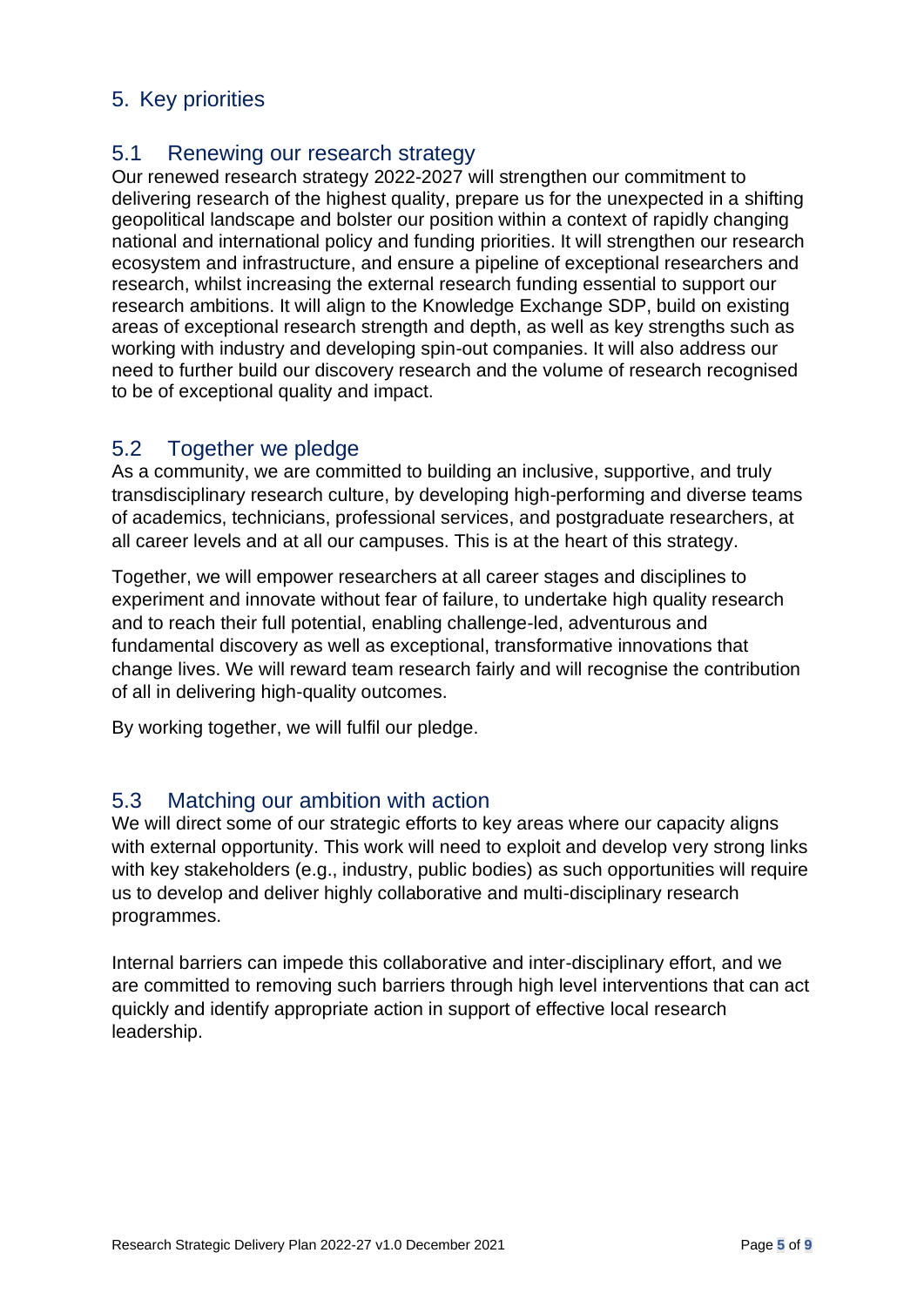## <span id="page-5-0"></span>5.4 Theme priorities

#### <span id="page-5-1"></span>Theme 1: People, culture and ambition

(*To develop a research environment and culture that is inclusive, supportive, and enables high quality and high performing research*)

Our research is delivered by people (academic, technical, postgraduate and professional administrative) self-organised into teams, and therefore this strategy has people at its centre. We will manage our pipeline of talent at all career stages by recruiting, retaining and developing people with the highest potential.

We will create an inclusive and diverse research environment, and set clear expectations for research culture, individual performance, and support systems. We recognise the need to reduce internal barriers to research so these expectations can be met.

We will develop and support synergies between the Research SDP and the ESE SDP and will reimagine the role of research in our educational curricula to better equip our students and to help them appreciate the research that informs the knowledge/discipline they are studying.

We must aim for a research environment that supports excellence for all and will embrace the change necessary to deliver this.

Activities in this area will include (but are not limited to):

- We will actively **develop our research culture** understanding, valuing and celebrating individuals and teams, and clarifying expectations of performance, supporting and building a collegiate, inclusive and ambitious environment, and enhancing research leadership to focus effort on areas of potential accelerated success
- We will **support and cultivate our talent**, for example by creating strong talent search capability to support recruitment, and monitoring researcher retention to inform areas of improvement. We will build a strong Fellows cohort with both internal and external funding and a Fellows Academy for their support. There will be specific support for BAME researchers and colleagues with protected characteristics
- We will **embrace and recognise our postgraduate researchers** (PGRs) as key contributors to our research success, for example by ensuring fair allocation of funding support, providing an excellent and equitable experience, and support to enable all to achieve their career ambitions
- We will **develop the role of research in the curriculum**, adding value in ESE and prototyping early knowledge exchange of research results and methods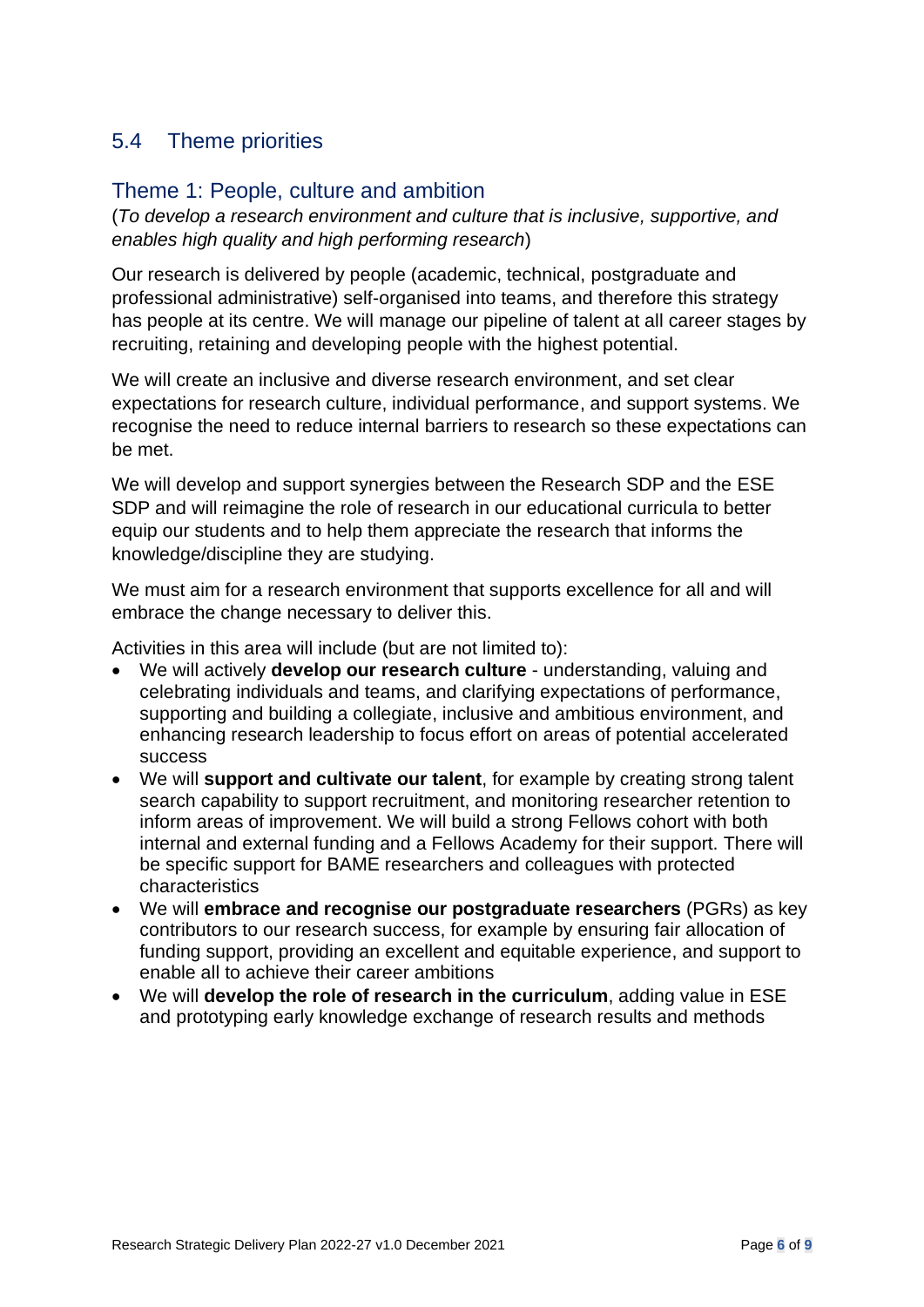#### <span id="page-6-0"></span>Theme 2: Infrastructure and platforms for excellence

#### (*To support and drive research of the highest quality and ambition*)

Infrastructure and facilities are vital for our research. We will actively promote the development of shared physical and digital research platforms to provide sustainable and simplified access to our unique capabilities across the university, working with our partners where appropriate.

Aligning with the Digital SDP, we will deliver a transformative research computing environment, and ensure we follow the principles of open research so that the outputs and process of our research are as freely accessible as possible, to increase collaboration. We will develop our capability to lead research in trusted data environments and related data analytics and, through horizon scanning identify key future developments to future proof our capability.

Activities in this area will include (but are not limited to):

- We will **build shared facility and infrastructure platforms** for research, enabling us to sustainably share world-class capabilities that leverage new research and partnerships
- We will **encourage co-location of equipment, data and research** to build team research and 'spin in' of partners (academic, commercial, third sector), including using virtual co-location where this adds value
- We will **embed next-generation, sector-defining trusted research environment capability** across the university by developing the required governance and policies, implementing technical enablers and most importantly integrating into staff training programmes

## <span id="page-6-1"></span>Theme 3: Reputation and influence

#### (*To develop our external relationships and build our reputation for nationally and internationally significant research*)

For our researchers to gain recognition and raise the profile of their work, we will increase our capacity to actively promote our research reputation in a coordinated and structured manner. This will include supporting researchers to identify reputational opportunities for their research and strategically promoting specific areas through targeted campaigns to identified audiences. We will identify, and engage with, our strategic influencers so that we can more effectively set our forward agenda, reinforcing our capability for funder relationships and thereby ensuring we are able to align our work with external priorities and opportunities in a timely and effective way.

Activities in this area will include (but are not limited to):

- We will support researchers to **build peer reputation** through Continuing Professional Development (CPD) to become better advocates for their own research and to build their reputation among peers.
- We will **establish a research advocacy function** to develop and deliver key research priorities for example large funding bids, developing those areas in our research portfolio with potential for significant growth, alongside a longer-term campaign to build our research reputation with influential audiences
- We will **establish a proactive model for our strategic relationships** with funders and stakeholders. This will include influencing opportunities, supporting our researchers to participate in funder work (e.g., strategy groups, panels) and building networks of influence.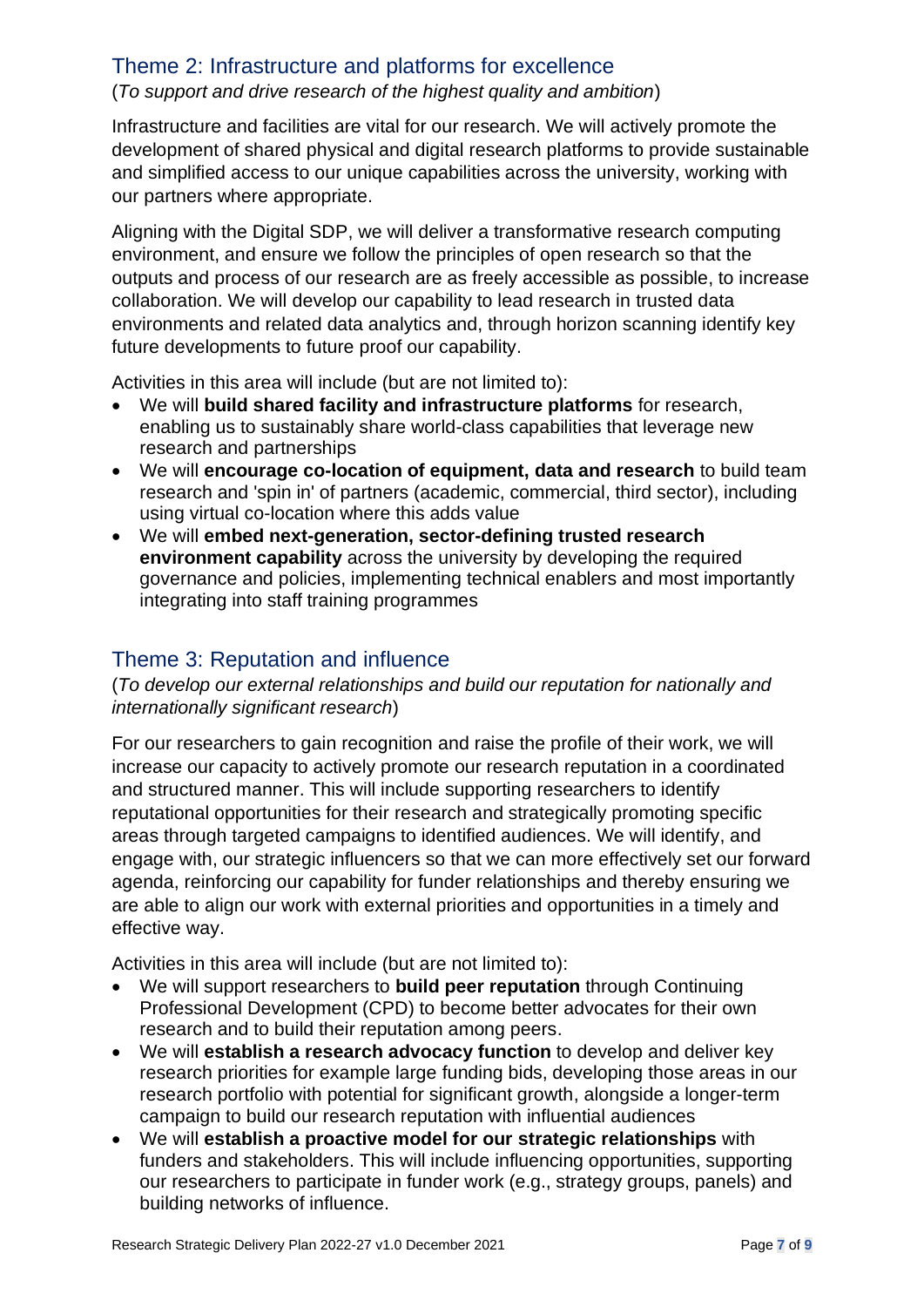#### <span id="page-7-0"></span>Theme 4: Accelerating our research and impact

(*To create and support research ideas required to ensure delivery of high-quality discoveries that will positively transform lives and societies*)

In order to lead more research of global significance, we will foster cross university, inter-disciplinary teams to tackle the greatest societal challenges. A major focus will be the pressing problem of climate change drawing on our strengths and capabilities to deliver solutions as well as conduct our research sustainably.

We will better understand the impact of what we do, by mapping our work onto an internationally recognised and widely used 'codex' for research, for example use of the UN Sustainable Development Goals (SDGs), in turn linking these to the sustainability agenda in the curriculum.

We will better understand our performance, identifying where we do well and where we need to improve.

Activities in this area will include (but are not limited to):

- We will **define and deliver a needs-based targeted support model** for our pipeline to maximise opportunities for our researchers to succeed. This will aim to propel emerging work and teams so they can establish and accelerate their work. We will develop our model to support new Strategic Research and Innovation Clusters. Clusters will begin by targeting the Zero Carbon challenge but be proactive in the future and link with current and future strategic UoN investments e.g., Digital Nottingham. The Cluster model will enable us to build and access major external opportunities. Opportunities include the UK Government's proposed programme of innovation to enable decarbonisation a transdisciplinary net zero innovation fund led by the Department for Business, Energy, & Industrial Strategy.
- We will **map our research to external challenges** (including the UN SDGs) in order to build critical mass in areas where we will address sustainability challenges and couple activities to the sustainability objectives of ESE, as well as work to ensure our research is undertaken in ways to minimise any damaging environmental impact and achieve the University's goal to reduce carbon emissions.
- We will **improve research management data**, by assessing existing assets and identifying gaps, to make it available cross-campus, and within campus at all Levels.

## <span id="page-7-1"></span>6. Outcomes and key performance indicators

Everything that we do must lead to an improvement in research quality, increase the financial sustainability of our research, and enhance the reputation of our university to ensure we are nationally and internationally recognised for the quality and impact of our research.

Our top-level key performance indicators (KPIs) are: research grant income/ research active FTE (R&T and R contracts); proportion of outputs in the top 10% cited (field-weighted, %). These are supplemented by additional metrics designed to support decision making and guide the delivery of specific initiatives.

As our action plan develops and evolves, delivery of our defined outcomes will be driven by key milestones. KPIs associated with each initiative will be put in place and monitored to drive the successful delivery of our overarching target outcome.